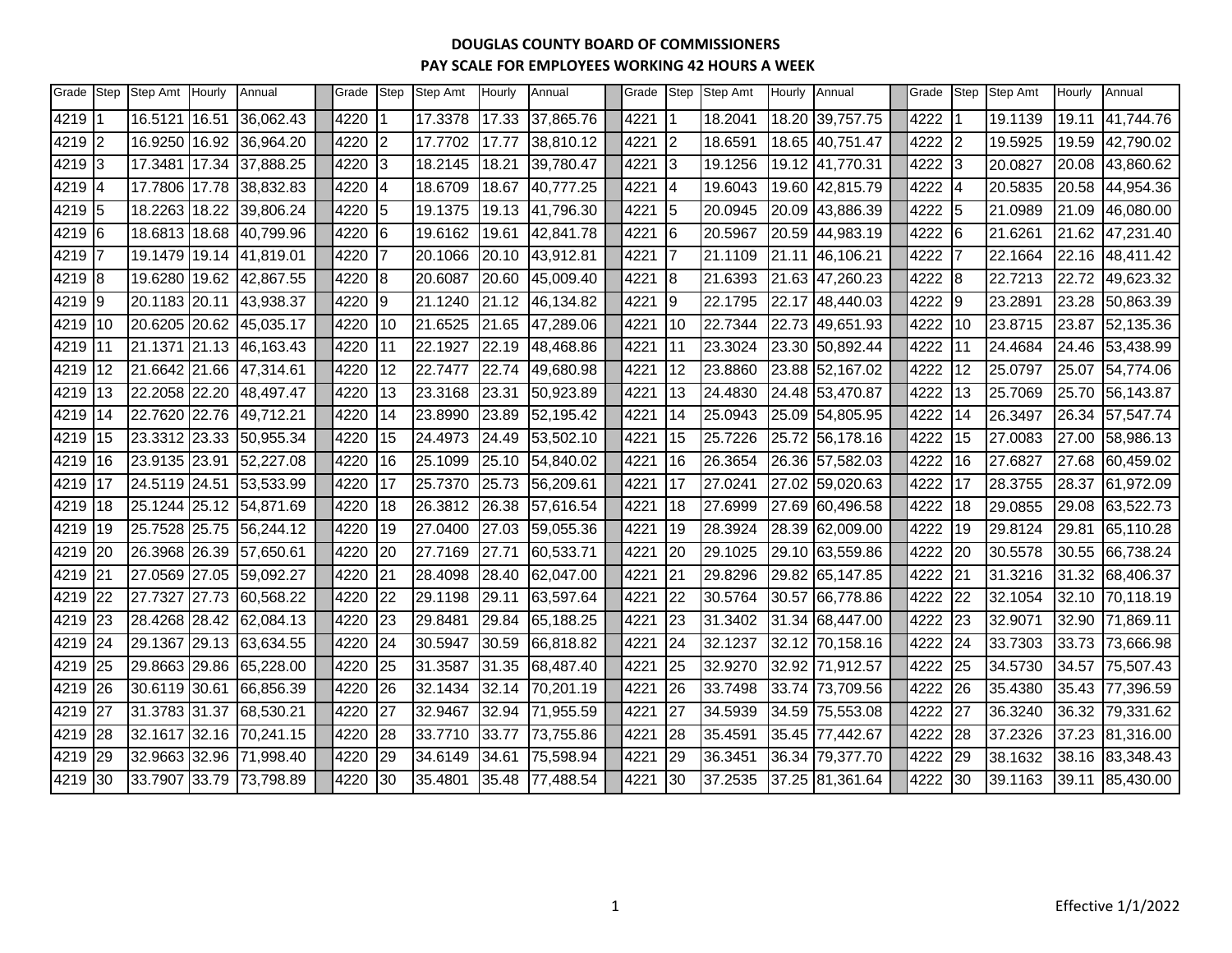| Grade |                | Step Step Amt | Hourly | Annual    | Grade  | <b>Step</b>    | Step Amt | Hourly | Annual    | Grade | Step | Step Amt | Hourly | Annual          | Grade |                | Step Step Amt | Hourly | Annual     |
|-------|----------------|---------------|--------|-----------|--------|----------------|----------|--------|-----------|-------|------|----------|--------|-----------------|-------|----------------|---------------|--------|------------|
| 4223  |                | 20.0694 20.06 |        | 43,831.57 | 4224   |                | 21.0739  | 21.07  | 46,025.40 | 4225  |      | 22.1271  |        | 22.12 48,325.59 | 4226  |                | 23.2339       | 23.23  | 50,742.84  |
| 4223  | $\overline{2}$ | 20.5719 20.57 |        | 44,929.03 | 4224   | 2              | 21.6011  | 21.60  | 47,176.80 | 4225  | l2   | 22.6805  | 22.68  | 49,534.21       | 4226  | $\overline{2}$ | 23.8150       | 23.81  | 52,011.96  |
| 4223  | 3              | 21.0859 21.08 |        | 46,051.61 | 4224   | $\vert$ 3      | 22.1400  | 22.14  | 48,353.76 | 4225  | l3   | 23.2471  | 23.24  | 50,771.67       | 4226  | 3              | 24.4107       | 24.41  | 53,312.97  |
| 4223  | 4              | 21.6131       | 21.61  | 47,203.01 | 4224   | 14             | 22.6937  | 22.69  | 49,563.04 | 4225  | 14   | 23.8281  | 23.82  | 52,040.57       | 4226  | 4              | 25.0205       | 25.02  | 54,644.77  |
| 4223  | 5              | 22.1533 22.15 |        | 48,382.81 | 4224 5 |                | 23.2616  | 23.26  | 50,803.33 | 4225  | l5   | 24.4250  | 24.42  | 53,344.20       | 4226  | 5              | 25.6450       | 25.64  | 56,008.68  |
| 4223  | 16             | 22.7080       | 22.70  | 49,594.27 | 4224   | $\overline{6}$ | 23.8426  | 23.84  | 52,072.24 | 4225  | l6   | 25.0351  |        | 25.03 54,676.66 | 4226  | 6              | 26.2866       | 26.28  | 57,409.93  |
| 4223  |                | 23.2748       | 23.27  | 50,832.16 | 4224   |                | 24.4396  | 24.43  | 53,376.09 | 4225  |      | 25.6608  | 25.66  | 56,043.19       | 4226  | 7              | 26.9438       | 26.94  | 58,845.26  |
| 4223  | 8              | 23.8572       | 23.85  | 52,104.12 | 4224   | 8              | 25.0494  | 25.04  | 54,707.89 | 4225  | 8    | 26.3023  | 26.30  | 57,444.22       | 4226  | 8              | 27.6170       | 27.61  | 60,315.53  |
| 4223  | 9              | 24.4539 24.45 |        | 53,407.32 | 4224   | 9              | 25.6766  | 25.67  | 56,077.69 | 4225  | 19   | 26.9598  | 26.95  | 58,880.20       | 4226  | 9              | 28.3085       | 28.30  | 61,825.76  |
| 4223  | 10             | 25.0653 25.06 |        | 54,742.62 | 4224   | 110            | 26.3181  | 26.31  | 57,478.73 | 4225  | 10   | 27.6340  |        | 27.63 60,352.66 | 4226  | 10             | 29.0158       | 29.01  | 63,370.51  |
| 4223  | 11             | 25.6911       | 25.69  | 56,109.36 | 4224   | 111            | 26.9755  | 26.97  | 58,914.49 | 4225  | 11   | 28.3245  |        | 28.32 61,860.71 | 4226  | 11             | 29.7416       | 29.74  | 64,955.65  |
| 4223  | 12             | 26.3340       | 26.33  | 57,513.46 | 4224   | 12             | 27.6498  | 27.64  | 60,387.16 | 4225  | 12   | 29.0330  | 29.03  | 63,408.07       | 4226  | 12             | 30.4844       | 30.48  | 66,577.93  |
| 4223  | 13             | 26.9926       | 26.99  | 58,951.84 | 4224   | 13             | 28.3414  | 28.34  | 61,897.62 | 4225  | 13   | 29.7585  | 29.75  | 64,992.56       | 4226  | 13             | 31.2468       | 31.24  | 68,243.01  |
| 4223  | 14             | 27.6671       | 27.66  | 60,424.95 | 4224   | <b>14</b>      | 29.0499  | 29.04  | 63,444.98 | 4225  | 14   | 30.5026  |        | 30.50 66,617.68 | 4226  | 14             | 32.0278       | 32.02  | 69,948.72  |
| 4223  | 15             | 28.3584       | 28.35  | 61,934.75 | 4224   | 15             | 29.7771  | 29.77  | 65,033.19 | 4225  | 15   | 31.2653  | 31.26  | 68,283.42       | 4226  | 15             | 32.8283       | 32.82  | 71,697.01  |
| 4223  | 16             | 29.0671       | 29.06  | 63,482.55 | 4224   | <b>16</b>      | 30.5212  | 30.52  | 66,658.30 | 4225  | 16   | 32.0474  |        | 32.04 69,991.52 | 4226  | 16             | 33.6499       | 33.64  | 73,491.38  |
| 4223  | 17             | 29.7941       | 29.79  | 65,070.31 | 4224   | 117            | 31.2836  | 31.28  | 68,323.38 | 4225  | 17   | 32.8480  | 32.84  | 71.740.03       | 4226  | 17             | 34.4901       | 34.49  | 75,326.38  |
| 4223  | 18             | 30.5394       | 30.53  | 66,698.05 | 4224   | 18             | 32.0657  | 32.06  | 70,031.49 | 4225  | 18   | 33.6698  | 33.66  | 73,534.84       | 4226  | 18             | 35.3525       | 35.35  | 77,209.86  |
| 4223  | 19             | 31.3020       | 31.30  | 68,363.57 | 4224   | l19            | 32.8679  | 32.86  | 71,783.49 | 4225  | 19   | 34.5112  | 34.51  | 75,372.46       | 4226  | 19             | 36.2373       | 36.23  | 79,142.26  |
| 4223  | 20             | 32.0857       | 32.08  | 70,075.17 | 4224   | 20             | 33.6894  | 33.68  | 73,577.65 | 4225  | 20   | 35.3735  | 35.37  | 77,255.72       | 4226  | 20             | 37.1432       | 37.14  | 81,120.75  |
| 4223  | 21             | 32.8876       | 32.88  | 71,826.52 | 4224   | 21             | 34.5320  | 34.53  | 75,417.89 | 4225  | 21   | 36.2584  |        | 36.25 79,188.35 | 4226  | 21             | 38.0711       | 38.07  | 83,147.28  |
| 4223  | 22             | 33.7104 33.71 |        | 73,623.51 | 4224   | 22             | 35.3946  | 35.39  | 77,301.81 | 4225  | 22   | 37.1668  | 37.16  | 81,172.29       | 4226  | 22             | 39.0229       | 39.02  | 85,226.01  |
| 4223  | 23             | 34.5531       | 34.55  | 75,463.97 | 4224   | <b>23</b>      | 36.2792  | 36.27  | 79.233.77 | 4225  | 23   | 38.0936  | 38.09  | 83.196.42       | 4226  | 23             | 39.9985       | 39.99  | 87,356.72  |
| 4223  | 24             | 35.4169       | 35.41  | 77,350.51 | 4224   | 24             | 37.1865  | 37.18  | 81,215.32 | 4225  | 24   | 39.0454  |        | 39.04 85,275.15 | 4226  | 24             | 40.9990       | 40.99  | 89,541.82  |
| 4223  | 25             | 36.3017       | 36.30  | 79,282.91 | 4224   | <b>25</b>      | 38.1158  | 38.11  | 83,244.91 | 4225  | 25   | 40.0222  |        | 40.02 87,408.48 | 4226  | 25             | 42.0244       | 42.02  | 91,781.29  |
| 4223  | 26             | 37.2088       | 37.20  | 81,264.02 | 4224   | 26             | 39.0689  | 39.06  | 85,326.48 | 4225  | 26   | 41.0226  |        | 41.02 89,593.36 | 4226  | 26             | 43.0748       | 43.07  | 94,075.36  |
| 4223  | 27             | 38.1394 38.13 |        | 83,296.45 | 4224   | <b>27</b>      | 40.0457  | 40.04  | 87,459.81 | 4225  | 27   | 42.0479  | 42.04  | 91,832.61       | 4226  | 27             | 44.1515       | 44.15  | 96,426.88  |
| 4223  | 28             | 39.0927       | 39.09  | 85,378.46 | 4224   | 28             | 41.0476  | 41.04  | 89,647.96 | 4225  | 28   | 43.0997  | 43.09  | 94,129.74       | 4226  | 28             | 45.2558       | 45.25  | 98,838.67  |
| 4223  | 29             | 40.0709       | 40.07  | 87,514.85 | 4224   | 29             | 42.0730  | 42.07  | 91,887.43 | 4225  | 29   | 44.1766  | 44.17  | 96,481.69       | 4226  | 29             | 46.3865       | 46.38  | 101,308.12 |
| 4223  | 30             | 41.0726       | 41.07  | 89,702.56 | 4224   | 130            | 43.1250  | 43.12  | 94,185.00 | 4225  | 30   | 45.2806  | 45.28  | 98,892.83       | 4226  | 30             | 47.5460       | 47.54  | 103,840.46 |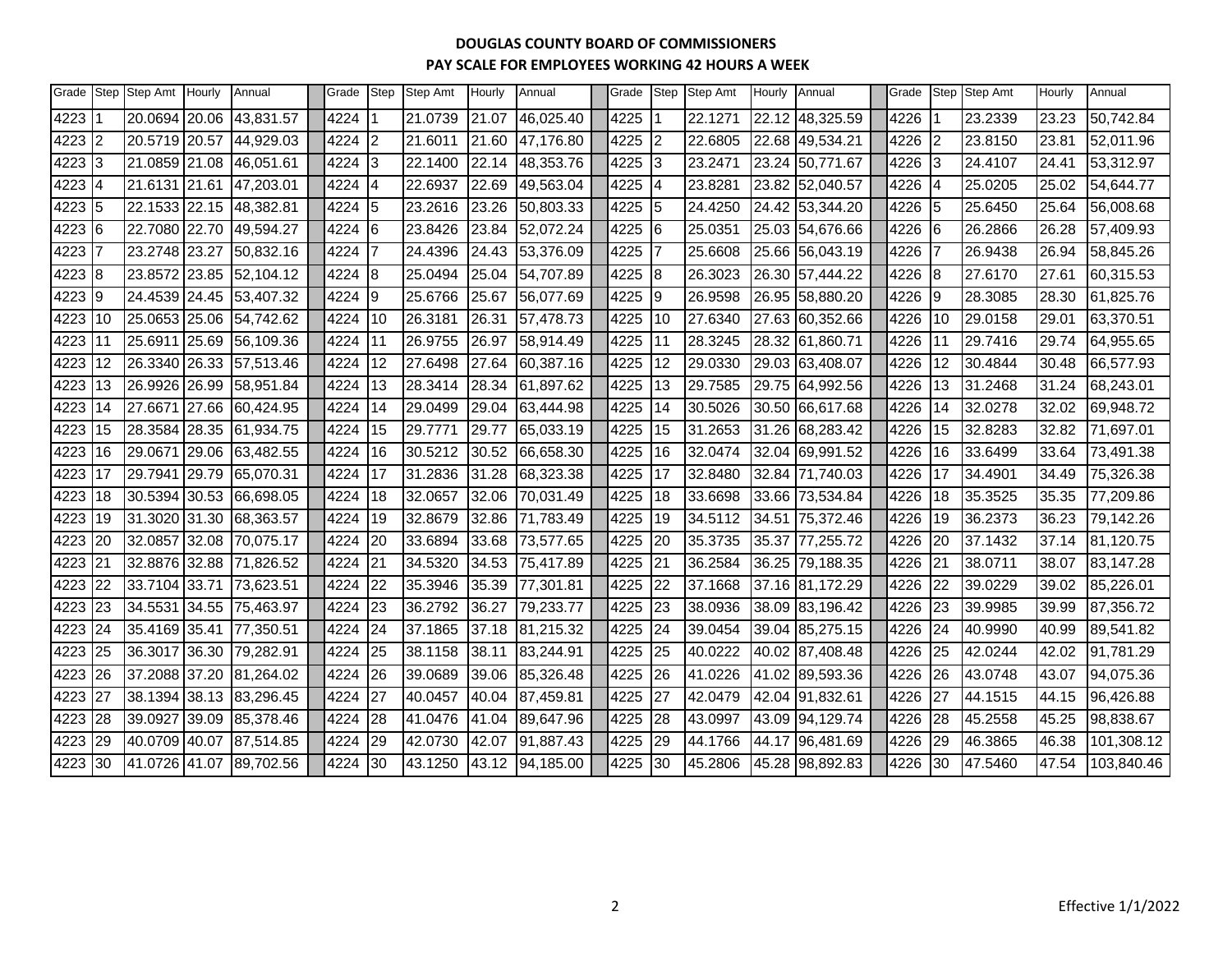| Grade Step |           | Step Amt      | <b>Hourly</b> | Annual                  | Grade |    | Step Step Amt | Hourly | Annual     | Grade | Step                     | Step Amt | Hourly | Annual           | Grade | Step | <b>Step Amt</b> | Hourly | Annual     |
|------------|-----------|---------------|---------------|-------------------------|-------|----|---------------|--------|------------|-------|--------------------------|----------|--------|------------------|-------|------|-----------------|--------|------------|
| 4227       |           | 24.3948 24.39 |               | 53,278.24               | 4228  |    | 25.6147       | 25.61  | 55,942.50  | 4229  |                          | 26.8951  |        | 26.89 58,738.90  | 4230  |      | 28.2402         | 28.24  | 61,676.60  |
| 4227       | 2         | 25.0047       | 25.00         | 54,610.26               | 4228  |    | 26.2550       | 26.25  | 57,340.92  | 4229  |                          | 27.5683  |        | 27.56 60,209.17  | 4230  | 2    | 28.9461         | 28.94  | 63,218.28  |
| 4227       | l3        | 25.6307 25.63 |               | 55,977.45               | 4228  | IЗ | 26.9124       | 26.91  | 58,776.68  | 4229  | 3                        | 28.2574  |        | 28.25 61,714.16  | 4230  | IЗ   | 29.6706         | 29.67  | 64,800.59  |
| 4227       | 14        | 26.2708 26.27 |               | 57,375.43               | 4228  | 4  | 27.5842       | 27.58  | 60,243.89  | 4229  | $\overline{\mathcal{L}}$ | 28.9644  |        | 28.96 63,258.25  | 4230  | 4    | 30.4120         | 30.41  | 66,419.81  |
| 4227       | 5         | 26.9281 26.92 |               | 58,810.97               | 4228  | 5  | 28.2743       | 28.27  | 61,751.07  | 4229  | 5                        | 29.6876  |        | 29.68 64,837.72  | 4230  | 5    | 31.1720         | 31.17  | 68,079.65  |
| 4227       | l6        | 27.6013 27.60 |               | 60,281.24               | 4228  | 6  | 28.9816       | 28.98  | 63,295.81  | 4229  | l6                       | 30.4303  |        | 30.43 66,459.78  | 4230  | 6    | 31.9514         | 31.95  | 69,781.86  |
| 4227       | 17        | 28.2913 28.29 |               | 61,788.20               | 4228  |    | 29.7061       | 29.70  | 64,878.12  | 4229  |                          | 31.1915  |        | 31.19 68,122.24  | 4230  |      | 32.7509         | 32.75  | 71,527.97  |
| 4227       | l8        | 28.9988 28.99 |               | 63,333.38               | 4228  | 8  | 30.4488       | 30.44  | 66,500.18  | 4229  | 18                       | 31.9711  |        | 31.97 69,824.88  | 4230  | 8    | 33.5698         | 33.56  | 73,316.44  |
| 4227       | 19        | 29.7231 29.72 |               | 64,915.25               | 4228  | Ι9 | 31.2101       | 31.21  | 68,162.86  | 4229  | 19                       | 32.7705  |        | 32.77 71,570.77  | 4230  | Ι9   | 34.4086         | 34.40  | 75,148.38  |
| 4227       | 10        | 30.4659 30.46 |               | 66,537.53               | 4228  | 10 | 31.9897       | 31.98  | 69,865.50  | 4229  | 10                       | 33.5896  |        | 33.58 73,359.69  | 4230  | 10   | 35.2684         | 35.26  | 77,026.19  |
| 4227       | <b>11</b> | 31.2283 31.22 |               | 68,202.61               | 4228  | 11 | 32.7902       | 32.79  | 71,613.80  | 4229  | 11                       | 34.4296  |        | 34.42 75,194.25  | 4230  | 11   | 36.1505         | 36.15  | 78,952.69  |
| 4227       | 12        | 32.0092 32.00 |               | 69,908.09               | 4228  | 12 | 33.6093       | 33.60  | 73,402.71  | 4229  | 12                       | 35.2891  |        | 35.28 77,071.39  | 4230  | 12   | 37.0535         | 37.05  | 80,924.84  |
| 4227       | 13        | 32.8087 32.80 |               | 71,654.20               | 4228  | 13 | 34.4494       | 34.44  | 75,237.49  | 4229  | 13                       | 36.1714  |        | 36.17 78,998.34  | 4230  | 13   | 37.9805         | 37.98  | 82,949.41  |
| 4227       | 14        |               |               | 33.6290 33.62 73,445.74 | 4228  | 14 | 35.3104       | 35.31  | 77,117.91  | 4229  | 14                       | 37.0759  |        | 37.07 80,973.77  | 4230  | 14   | 38.9297         | 38.92  | 85,022.46  |
| 4227       | 15        | 34.4703 34.47 |               | 75,283.14               | 4228  | 15 | 36.1939       | 36.19  | 79,047.48  | 4229  | 15                       | 38.0029  |        | 38.00 82,998.33  | 4230  | 15   | 39.9039         | 39.90  | 87,150.12  |
| 4227       | 16        |               |               | 35.3315 35.33 77,164.00 | 4228  | 16 | 37.0983       | 37.09  | 81,022.69  | 4229  | 16                       | 38.9533  |        | 38.95 85,074.01  | 4230  | 16   | 40.9003         | 40.90  | 89,326.26  |
| 4227       | l17       | 36.2149 36.21 |               | 79,093.34               | 4228  | 17 | 38.0267       | 38.02  | 83,050.31  | 4229  | 17                       | 39.9275  |        | 39.92 87,201.66  | 4230  | 17   | 41.9231         | 41.92  | 91,560.05  |
| 4227       | 18        | 37.1207 37.12 |               | 81,071.61               | 4228  | 18 | 38.9770       | 38.97  | 85,125.77  | 4229  | 18                       | 40.9252  |        | 40.92 89,380.64  | 4230  | 18   | 42.9723         | 42.97  | 93,851.50  |
| 4227       | 19        |               |               | 38.0488 38.04 83,098.58 | 4228  | 19 | 39.9512       | 39.95  | 87,253.42  | 4229  | 19                       | 41.9481  |        | 41.94 91,614.65  | 4230  | 19   | 44.0464         | 44.04  | 96,197.34  |
| 4227       | 20        | 38.9993 38.99 |               | 85,174.47               | 4228  | 20 | 40.9503       | 40.95  | 89,435.46  | 4229  | 20                       | 42.9972  |        | 42.99 93,905.88  | 4230  | 20   | 45.1469         | 45.14  | 98,600.83  |
| 4227       | 21        | 39.9749 39.97 |               | 87,305.18               | 4228  | 21 | 41.9744       | 41.97  | 91,672.09  | 4229  | 21                       | 44.0725  |        | 44.07 96,254.34  | 4230  | 21   | 46.2760         | 46.27  | 101,066.78 |
| 4227       | 22        | 40.9740 40.97 |               | 89,487.22               | 4228  | 22 | 43.0234       | 43.02  | 93,963.11  | 4229  | 22                       | 45.1744  |        | 45.17 98,660.89  | 4230  | 22   | 47.4329         | 47.43  | 103,593.45 |
| 4227       | 23        | 41.9980 41.99 |               | 91,723.63               | 4228  | 23 | 44.0990       | 44.09  | 96,312.22  | 4229  | 23                       | 46.3036  | 46.30  | 101,127.06       | 4230  | 23   | 48.6186         | 48.61  | 106,183.02 |
| 4227       | 24        | 43.0485 43.04 |               | 94,017.92               | 4228  | 24 | 45.2020       | 45.20  | 98,721.17  | 4229  | 24                       | 47.4605  |        | 47.46 103,653.73 | 4230  | 24   | 49.8334         | 49.83  | 108,836.15 |
| 4227       | 25        | 44.1240 44.12 |               | 96,366.82               | 4228  | 25 | 46.3311       | 46.33  | 101,187.12 | 4229  | 25                       | 48.6476  |        | 48.64 106,246.36 | 4230  | 25   | 51.0798         | 51.07  | 111,558.28 |
| 4227       | 26        | 45.2268 45.22 |               | 98,775.33               | 4228  | 26 | 47.4894       | 47.48  | 103,716.85 | 4229  | 26                       | 49.8637  |        | 49.86 108,902.32 | 4230  | 26   | 52.3563         | 52.35  | 114,346.16 |
| 4227       | 27        | 46.3575 46.35 |               | 101,244.78              | 4228  | 27 | 48.6765       | 48.67  | 106,309.48 | 4229  | 27                       | 51.1100  |        | 51.10 111,624.24 | 4230  | 27   | 53.6657         | 53.66  | 117,205.89 |
| 4227       | 28        | 47.5170 47.51 |               | 103,777.13              | 4228  | 28 | 49.8939       | 49.89  | 108,968.28 | 4229  | 28                       | 52.3878  |        | 52.38 114,414.96 | 4230  | 28   | 55.0067         | 55.00  | 120,134.63 |
| 4227       | 29        | 48.7054 48.70 |               | 106,372.59              | 4228  | 29 | 51.1415       | 51.14  | 111,693.04 | 4229  | 29                       | 53.6973  |        | 53.69 117,274.90 | 4230  | 29   | 56.3817         | 56.38  | 123,137.63 |
| 4227       | 30        | 49.9230 49.92 |               | 109,031.83              | 4228  | 30 | 52.4192       | 52.41  | 114,483.53 | 4229  | 30                       | 55.0394  |        | 55.03 120,206.05 | 4230  | 30   | 57.7910         | 57.79  | 126,215.54 |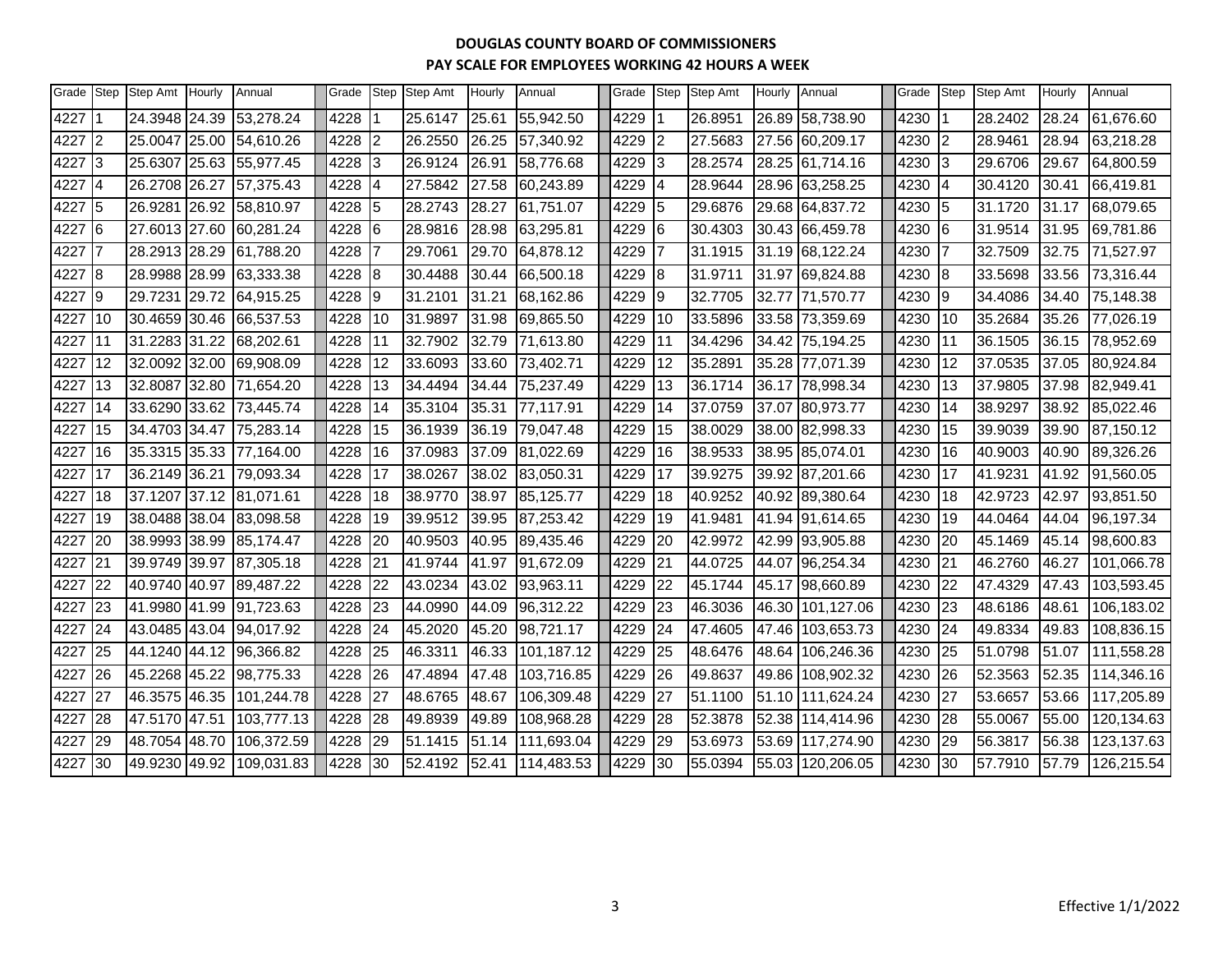| Grade | Step | Step Amt      | Hourly | Annual                   | Grade | Step | Step Amt | Hourly | Annual     | Grade | Step | Step Amt | Hourly | Annual           | Grade | Step | <b>Step Amt</b> | Hourly | Annual     |
|-------|------|---------------|--------|--------------------------|-------|------|----------|--------|------------|-------|------|----------|--------|------------------|-------|------|-----------------|--------|------------|
| 4231  |      | 29.6520 29.65 |        | 64,759.97                | 4232  |      | 31.1350  | 31.13  | 67,998.84  | 4233  |      | 32.6915  |        | 32.69 71,398.24  | 4234  |      | 34.3270 34.32   |        | 74,970.17  |
| 4231  | 12   | 30.3936 30.39 |        | 66,379.62                | 4232  | 2    | 31.9134  | 31.91  | 69,698.87  | 4233  | 2    | 33.5093  |        | 33.50 73,184.31  | 4234  | 2    | 35.1855 35.18   |        | 76,845.13  |
| 4231  | 3    | 31.1534 31.15 |        | 68,039.03                | 4232  | 3    | 32.7114  | 32.71  | 71,441.70  | 4233  | 3    | 34.3467  |        | 34.34 75,013.19  | 4234  | 3    | 36.0650         | 36.06  | 78,765.96  |
| 4231  | 14   |               |        | 31.9330 31.93 69,741.67  | 4232  | 4    | 33.5291  | 33.52  | 73,227.55  | 4233  | 4    | 35.2052  |        | 35.20 76,888.16  | 4234  | 4    | 36.9656 36.96   |        | 80,732.87  |
| 4231  | 5    |               |        | 32.7309 32.73 71,484.29  | 4232  | l5   | 34.3677  | 34.36  | 75,059.06  | 4233  | 5    | 36.0861  |        | 36.08 78,812.04  | 4234  | 5    | 37.8898 37.88   |        | 82,751.32  |
| 4231  | l6   |               |        | 33.5488 33.54 73,270.58  | 4232  | 16   | 35.2263  | 35.22  | 76,934.24  | 4233  | 6    | 36.9878  |        | 36.98 80,781.36  | 4234  | 16   | 38.8376 38.83   |        | 84,821.32  |
| 4231  | 7    | 34.3874 34.38 |        | 75,102.08                | 4232  |      | 36.1071  | 36.10  | 78,857.91  | 4233  | 7    | 37.9135  |        | 37.91 82,803.08  | 4234  |      | 39.8079         | 39.80  | 86,940.45  |
| 4231  | l8   | 35.2473 35.24 |        | 76,980.10                | 4232  | l8   | 37.0103  | 37.01  | 80,830.50  | 4233  | 8    | 38.8611  |        | 38.86 84,872.64  | 4234  | 8    | 40.8029         | 40.80  | 89,113.53  |
| 4231  | 19   |               |        | 36.1295 36.12 78,906.83  | 4232  | 19   | 37.9359  | 37.93  | 82,852.01  | 4233  | 9    | 39.8329  |        | 39.83 86,995.05  | 4234  | Ι9   | 41.8232 41.82   |        | 91,341.87  |
| 4231  | 10   | 37.0326 37.03 |        | 80,879.20                | 4232  | 10   | 38.8836  | 38.88  | 84,921.78  | 4233  | 10   | 40.8282  |        | 40.82 89,168.79  | 4234  | 10   | 42.8698 42.86   |        | 93,627.64  |
| 4231  | 11   |               |        | 37.9581 37.95 82,900.49  | 4232  | 11   | 39.8565  | 39.85  | 87,046.60  | 4233  | 11   | 41.8482  |        | 41.84 91,396.47  | 4234  | 11   | 43.9410 43.94   |        | 95,967.14  |
| 4231  | 12   | 38.9072 38.90 |        | 84,973.32                | 4232  | 12   | 40.8518  | 40.85  | 89,220.33  | 4233  | 12   | 42.8946  |        | 42.89 93,681.81  | 4234  | 12   | 45.0402         | 45.04  | 98,367.80  |
| 4231  | 13   | 39.8803 39.88 |        | 87,098.58                | 4232  | 13   | 41.8732  | 41.87  | 91,451.07  | 4233  | 13   | 43.9673  |        | 43.96 96,024.58  | 4234  | 13   | 46.1656 46.16   |        | 100,825.67 |
| 4231  | 14   |               |        | 40.8767 40.87 89,274.71  | 4232  | 14   | 42.9210  | 42.92  | 93,739.46  | 4233  | 14   | 45.0666  |        | 45.06 98,425.45  | 4234  | 14   | 47.3197 47.31   |        | 103,346.22 |
| 4231  | 15   | 41.8983 41.89 |        | 91,505.89                | 4232  | 15   | 43.9938  | 43.99  | 96,082.46  | 4233  | 15   | 46.1931  |        | 46.19 100,885.73 | 4234  | 15   | 48.5030         | 48.50  | 105,930.55 |
| 4231  | 16   |               |        | 42.9460 42.94 93,794.06  | 4232  | 16   | 45.0927  | 45.09  | 98,482.46  | 4233  | 16   | 47.3474  |        | 47.34 103,406.72 | 4234  | 16   | 49.7152 49.71   |        | 108,578.00 |
| 4231  | 17   | 44.0199 44.01 |        | 96,139.46                | 4232  | 17   | 46.2208  | 46.22  | 100,946.23 | 4233  | 17   | 48.5320  |        | 48.53 105,993.89 | 4234  | 17   | 50.9589 50.95   |        | 111,294.24 |
| 4231  | 18   | 45.1204 45.12 |        | 98,542.95                | 4232  | 18   | 47.3763  | 47.37  | 103,469.84 | 4233  | 18   | 49.7454  |        | 49.74 108,643.95 | 4234  | 18   | 52.2326 52.23   |        | 114,076.00 |
| 4231  | 19   |               |        | 46.2483 46.24 101,006.29 | 4232  | 19   | 48.5607  | 48.56  | 106,056.57 | 4233  | 19   | 50.9890  |        | 50.98 111,359.98 | 4234  | 19   | 53.5381 53.53   |        | 116,927.21 |
| 4231  | 20   | 47.4038 47.40 |        | 103,529.90               | 4232  | 20   | 49.7741  | 49.77  | 108,706.63 | 4233  | 20   | 52.2628  |        | 52.26 114,141.96 | 4234  | 20   | 54.8765 54.87   |        | 119,850.28 |
| 4231  | 21   | 48.5883 48.58 |        | 106,116.85               | 4232  | 21   | 51.0193  | 51.01  | 111,426.15 | 4233  | 21   | 53.5698  |        | 53.56 116,996.44 | 4234  | 21   | 56.2489 56.24   |        | 122,847.60 |
| 4231  | 22   | 49.8031 49.80 |        | 108,769.97               | 4232  | 22   | 52.2946  | 52.29  | 114,211.41 | 4233  | 22   | 54.9094  |        | 54.90 119,922.13 | 4234  | 22   | 57.6542 57.65   |        | 125,916.77 |
| 4231  | 23   | 51.0495 51.04 |        | 111,492.11               | 4232  | 23   | 53.6012  | 53.60  | 117,065.02 | 4233  | 23   | 56.2818  |        | 56.28 122,919.45 | 4234  | 23   | 59.0964 59.09   |        | 129,066.54 |
| 4231  | 24   | 52.3247 52.32 |        | 114,277.14               | 4232  | 24   | 54.9408  | 54.94  | 119,990.71 | 4233  | 24   | 57.6885  |        | 57.68 125,991.68 | 4234  | 24   | 60.5729 60.57   |        | 132,291.21 |
| 4231  | 25   |               |        | 53.6327 53.63 117,133.82 | 4232  | 25   | 56.3147  | 56.31  | 122,991.30 | 4233  | 25   | 59.1307  |        | 59.13 129,141.45 | 4234  | 25   | 62.0873 62.08   |        | 135,598.66 |
| 4231  | 26   | 54.9737 54.97 |        | 120,062.56               | 4232  | 26   | 57.7225  | 57.72  | 126,065.94 | 4233  | 26   | 60.6082  |        | 60.60 132,368.31 | 4234  | 26   | 63.6400 63.63   |        | 138,989.76 |
| 4231  | 27   | 56.3490 56.34 |        | 123,066.22               | 4232  | 27   | 59.1664  | 59.16  | 129,219.42 | 4233  | 27   | 62.1243  |        | 62.12 135,679.47 | 4234  | 27   | 65.2307         | 65.23  | 142,463.85 |
| 4231  | 28   | 57.7568 57.75 |        | 126,140.85               | 4232  | 28   | 60.6453  | 60.64  | 132,449.34 | 4233  | 28   | 63.6768  | 63.67  | 139,070.13       | 4234  | 28   | 66.8623         | 66.86  | 146,027.26 |
| 4231  | 29   | 59.2016 59.20 |        | 129,296.29               | 4232  | 29   | 62.1610  | 62.16  | 135,759.62 | 4233  | 29   | 65.2688  |        | 65.26 142,547.06 | 4234  | 29   | 68.5330 68.53   |        | 149,676.07 |
| 4231  | 30   | 60.6806 60.68 |        | 132,526.43               | 4232  | 30   | 63.7150  | 63.71  | 139,153.56 | 4233  | 30   | 66.9004  |        | 66.90 146,110.47 | 4234  | 30   | 70.2462 70.24   |        | 153,417.70 |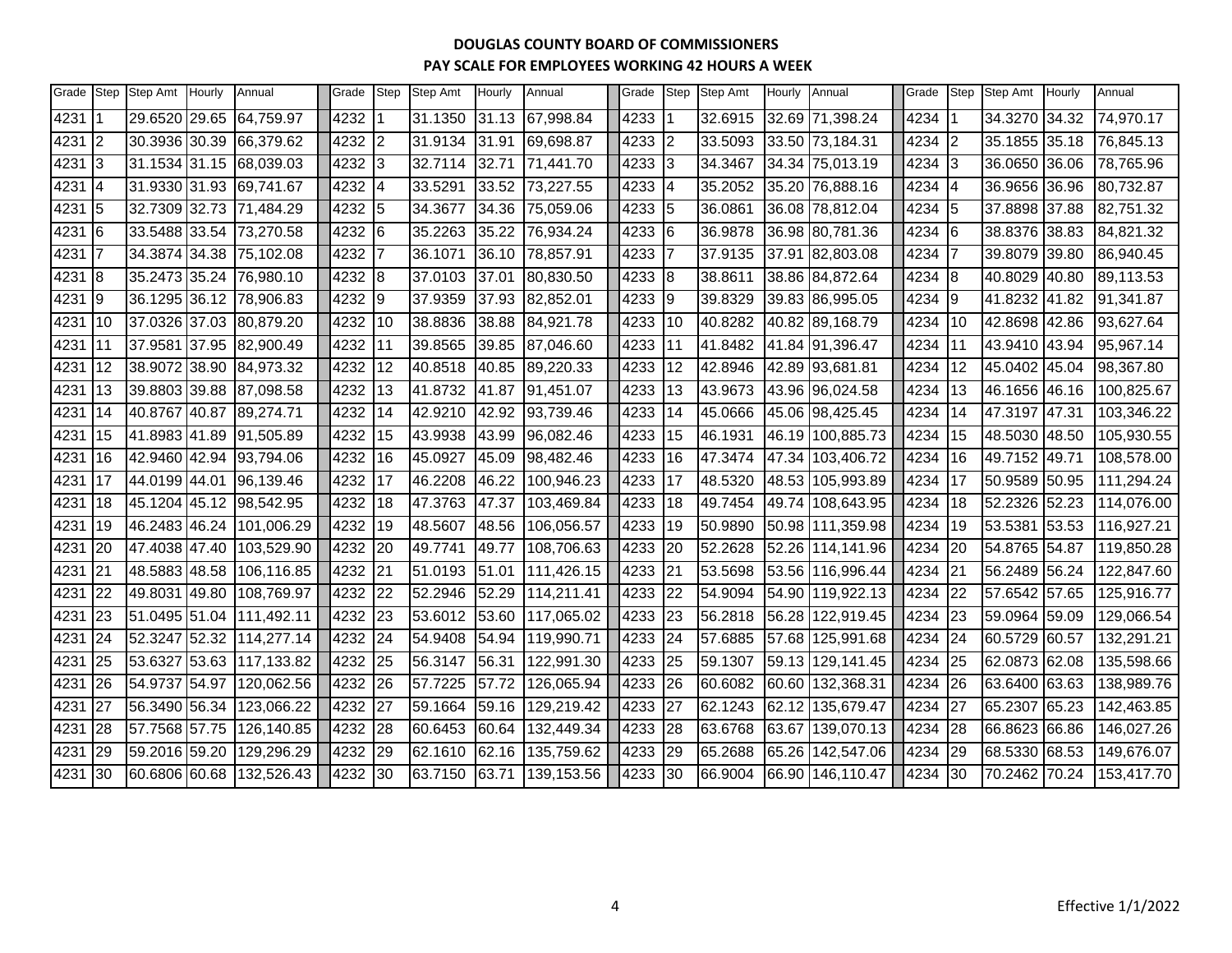| Grade   | Step | Step Amt | Hourly | Annual                   | Grade  | Step | <b>Step Amt</b> | Hourly | Annual     | Grade | Step      | <b>Step Amt</b> | Hourly | Annual           | Grade | Step | Step Amt      | Hourly | Annual     |
|---------|------|----------|--------|--------------------------|--------|------|-----------------|--------|------------|-------|-----------|-----------------|--------|------------------|-------|------|---------------|--------|------------|
| 4235    |      |          |        | 36.0428 36.04 78,717.48  | 4236   |      | 37.8450         | 37.84  | 82,653.48  | 4237  |           | 39.7368         |        | 39.73 86,785.17  | 4238  |      | 41.7799 41.77 |        | 91,247.30  |
| 4235 2  |      |          |        | 36.9446 36.94 80,687.01  | 4236 2 |      | 38.7915         | 38.79  | 84,720.64  | 4237  | I2        | 40.7307         |        | 40.73 88,955.85  | 4238  | 12   | 42.7671       | 42.76  | 93,403.35  |
| 4235    | 13   |          |        | 37.8674 37.86 82,702.40  | 4236 3 |      | 39.7605         | 39.76  | 86,836.93  | 4237  | l3        | 41.7496         |        | 41.74 91,181.13  | 4238  | 13   | 43.8373 43.83 |        | 95,740.66  |
| 4235    | 14   |          |        | 38.8138 38.81 84,769.34  | 4236 4 |      | 40.7558         | 40.75  | 89,010.67  | 4237  | 14        | 42.7934         |        | 42.79 93,460.79  | 4238  | 14   | 44.9323       | 44.93  | 98,132.14  |
| 4235    | 15   |          |        | 39.7843 39.78 86,888.91  | 4236 5 |      | 41.7745         | 41.77  | 91,235.51  | 4237  | 15        | 43.8623         |        | 43.86 95,795.26  | 4238  | 15   | 46.0565 46.05 |        | 100,587.40 |
| 4235    | 16   |          |        | 40.7793 40.77 89,061.99  | 4236 6 |      | 42.8185         | 42.81  | 93,515.60  | 4237  | 16        | 44.9589         |        | 44.95 98,190.24  | 4238  | 16   | 47.2066 47.20 |        | 103,099.21 |
| 4235    | 17   |          |        | 41.7996 41.79 91,290.33  | 4236   |      | 43.8886         | 43.88  | 95,852.70  | 4237  |           | 46.0829         |        | 46.08 100,645.05 | 4238  |      | 48.3874       | 48.38  | 105,678.08 |
| 4235 8  |      |          |        | 42.8434 42.84 93,569.99  | 4236 8 |      | 44.9863         | 44.98  | 98,250.08  | 4237  | 18        | 47.2358         |        | 47.23 103,162.99 | 4238  | -18  | 49.5967       | 49.59  | 108,319.19 |
| 4235 9  |      |          |        | 43.9149 43.91 95,910.14  | 4236 9 |      | 46.1104         | 46.11  | 100,705.11 | 4237  | 9         | 48.4164         |        | 48.41 105,741.42 | 4238  | 19   | 50.8365 50.83 |        | 111,026.92 |
| 4235    | 10   |          |        | 45.0127 45.01 98,307.74  | 4236   | 10   | 47.2634         | 47.26  | 103,223.27 | 4237  | 10        | 49.6271         |        | 49.62 108,385.59 | 4238  | 10   | 52.1078 52.10 |        | 113,803.44 |
| 4235    | 11   |          |        | 46.1381 46.13 100,765.61 | 4236   | 11   | 48.4450         | 48.44  | 105,803.88 | 4237  | 11        | 50.8668         |        | 50.86 111,093.09 | 4238  | 11   | 53.4105 53.41 |        | 116,648.53 |
| 4235    | I12  |          |        | 47.2921 47.29 103,285.95 | 4236   | 12   | 49.6560         | 49.65  | 108,448.70 | 4237  | 12        | 52.1395         |        | 52.13 113,872.67 | 4238  | 12   | 54.7462 54.74 |        | 119,565.70 |
| 4235    | 13   |          |        | 48.4740 48.47 105,867.22 | 4236   | 13   | 50.8969         | 50.89  | 111,158.83 | 4237  | 13        | 53.4423         |        | 53.44 116,717.98 | 4238  | 13   | 56.1149 56.11 |        | 122,554.94 |
| 4235    | 14   |          |        | 49.6862 49.68 108,514.66 | 4236   | 14   | 52.1695         | 52.16  | 113,938.19 | 4237  | <b>14</b> | 54.7792         | 54.77  | 119,637.77       | 4238  | 14   | 57.5176 57.51 |        | 125,618.44 |
| 4235    | 15   |          |        | 50.9285 50.92 111,227.84 | 4236   | 15   | 53.4738         | 53.47  | 116,786.78 | 4237  | 15        | 56.1479         | 56.14  | 122,627.01       | 4238  | 15   | 58.9560 58.95 |        | 128,759.90 |
| 4235    | 116  |          |        | 52.2012 52.20 114,007.42 | 4236   | 16   | 54.8108         | 54.81  | 119,706.79 | 4237  | 16        | 57.5519         |        | 57.55 125,693.35 | 4238  | 16   | 60.4296       | 60.42  | 131,978.25 |
| 4235    | 17   |          |        | 53.5066 53.50 116,858.41 | 4236   | 17   | 56.1820         | 56.18  | 122,701.49 | 4237  | 17        | 58.9900         |        | 58.99 128,834.16 | 4238  | 17   | 61.9401 61.94 |        | 135,277.18 |
| 4235    | 18   |          |        | 54.8437 54.84 119,778.64 | 4236   | 18   | 57.5862         | 57.58  | 125,768.26 | 4237  | 18        | 60.4651         | 60.46  | 132,055.78       | 4238  | 18   | 63.4889 63.48 |        | 138,659.76 |
| 4235    | 19   |          |        | 56.2147 56.21 122,772.90 | 4236   | 19   | 59.0256         | 59.02  | 128,911.91 | 4237  | 19        | 61.9769         | 61.97  | 135,357.55       | 4238  | 19   | 65.0756 65.07 |        | 142,125.11 |
| 4235    | 20   |          |        | 57.6202 57.62 125,842.52 | 4236   | 20   | 60.5020         | 60.50  | 132,136.37 | 4237  | 20        | 63.5270         | 63.52  | 138,742.97       | 4238  | 20   | 66.7030 66.70 |        | 145,679.35 |
| 4235    | 21   |          |        | 59.0611 59.06 128,989.44 | 4236   | 21   | 62.0149         | 62.01  | 135,440.54 | 4237  | 21        | 65.1151         |        | 65.11 142,211.38 | 4238  | 21   | 68.3701       | 68.37  | 149,320.30 |
| 4235    | 22   |          |        | 60.5373 60.53 132,213.46 | 4236   | 22   | 63.5652         | 63.56  | 138,826.40 | 4237  | 22        | 66.7426         |        | 66.74 145,765.84 | 4238  | 22   | 70.0805 70.08 |        | 153,055.81 |
| 4235    | 23   |          |        | 62.0505 62.05 135,518.29 | 4236   | 23   | 65.1545         | 65.15  | 142,297.43 | 4237  | 23        | 68.4121         | 68.41  | 149,412.03       | 4238  | 23   | 71.8317       | 71.83  | 156,880.43 |
| 4235    | 24   |          |        | 63.6018 63.60 138,906.33 | 4236   | 24   | 66.7832         | 66.78  | 145,854.51 | 4237  | 24        | 70.1213         |        | 70.12 153,144.92 | 4238  | 24   | 73.6274 73.62 |        | 160,802.24 |
| 4235    | 25   |          |        | 65.1913 65.19 142,377.80 | 4236   | 25   | 68.4529         | 68.45  | 149,501.13 | 4237  | 25        | 71.8750         | 71.87  | 156,975.00       | 4238  | 25   | 75.4679       | 75.46  | 164,821.89 |
| 4235    | 26   |          |        | 66.8215 66.82 145,938.16 | 4236   | 26   | 70.1634         | 70.16  | 153,236.87 | 4237  | 26        | 73.6722         | 73.67  | 160,900.08       | 4238  | 26   | 77.3559       | 77.35  | 168,945.29 |
| 4235    | 27   |          |        | 68.4925 68.49 149,587.62 | 4236   | 27   | 71.9183         | 71.91  | 157,069.57 | 4237  | 27        | 75.5139         |        | 75.51 164,922.36 | 4238  | 27   | 79.2898 79.28 |        | 173,168.92 |
| 4235    | 28   |          |        | 70.2041 70.20 153,325.75 | 4236   | 28   | 73.7154         | 73.71  | 160,994.43 | 4237  | 28        | 77.4019         | 77.40  | 169,045.75       | 4238  | 28   | 81.2708 81.27 |        | 177,495.43 |
| 4235    | 29   |          |        | 71.9591 71.95 157,158.67 | 4236   | 29   | 75.5587         | 75.55  | 165,020.20 | 4237  | 29        | 79.3370         |        | 79.33 173,272.01 | 4238  | 29   | 83.3033 83.30 |        | 181,934.41 |
| 4235 30 |      |          |        | 73.7590 73.75 161,089.66 | 4236   | 30   | 77.4477         | 77.44  | 169,145.78 | 4237  | 30        | 81.3196         |        | 81.31 177,602.01 | 4238  | 30   | 85.3856 85.38 |        | 186,482.15 |